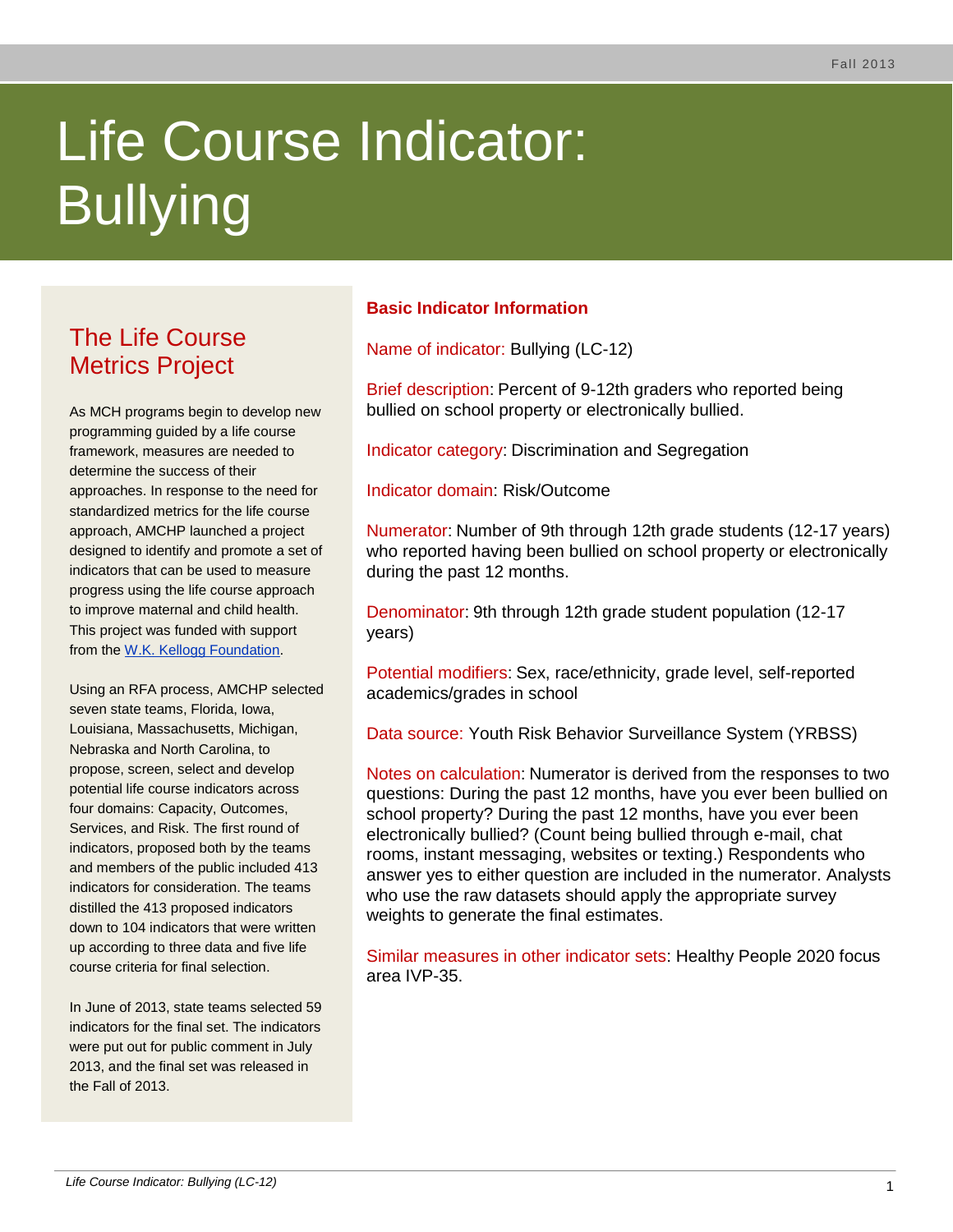### **Life Course Criteria**

#### *Introduction*

Existing literature supports that bullying on school property and electronically can impact an individual's health and wellness throughout the life course. There are several disparities within the prevalence of this indicator, and bullying can have substantial health-related, psychosocial, and economic impacts. Adolescence also is a critical time of physical and mental development where bullying and associated risk factors have potential to negatively impact the life course trajectory. Schools are key social contexts in which important health and developmental processes unfold for adolescents, and an opportune environment to intervene to prevent bullying and reduce adverse health outcomes in the population. While childhood is a critical stage in development, there is a lack of standardized data to assess bullying nationwide. Tools such as the National Survey of Children's Health rely on parent reports to measure child involvement in bullying. Children and youth often do not report bullying to adults; therefore self-reported measures, such as those assessed through the Youth Risk Behavior Surveillance System (YRBSS), are more likely to reflect true rates and experiences of bullying. It is for this reason that this indicator and its supporting narrative focus on the 9th-12th grade population. Furthermore, this narrative acknowledges that bullying has significant associations and implications for both the victim and the perpetrator – to date, the public health field lacks a nationwide, standardized measure of bullying perpetration, and therefore this indicator is limited to bullying victimization. This indicator is a reliable measure of prevalence of bullying among the nation's adolescent population. Improvements in this indicator have potential to greatly improve the health of the adolescent population, both current and throughout life.

#### *Implications for equity*

Bullying is prevalent among school-age youth, with risk factors among groups that have implications for disparities and inequity in certain environments.

Based on 2011 National YRBSS data, female students (22.0 percent) were more likely than male students (18.2 percent) to have been bullied on school property during the past 12 months [3]. The data also show females are more likely than males to be electronically bullied. Other studies have found males to experience higher rates of bullying, or no disparity [4- 6]. This suggests a gender disparity with this indicator that may be dependent on environment and context, which can have implications for public health approaches to prevent bullying. In addition, the association between bullying and psychosocial health varies between males and females, thus interventions should take these differences into account to increase effectiveness.

2011 National YRBSS data also suggest that White students were more likely to have been bullied on school property or electronically during the past 12 months when compared to both Black and Hispanic students [3]. However, it is unclear how many youth are bullied based on their race or ethnicity. Some evidence suggests that Black or Hispanic youth who are bullied fare worse academically, but further research is needed to understand the implications race and ethnicity have on bullying and health equity.

Risk for bullying victimization is higher among lesbian, gay, bisexual, or transgender (LGBT) youth and those perceived as LGBT than heterosexual youth [7]. Often, bullying among students involves the use of homophobic teasing and slurs [8]. LGBT youth struggle with rejection from parents, peers and teachers, as well as societal homophobia. This can put them at greater risk for depression, which compounded with frequent bullying, can lead to increased risk of self-injury or suicide. Indeed, rates of suicide attempts in LGBT youth are between two to seven times higher than their heterosexual peers [9]. Additionally, LGBT students often do not receive much protection or support from school policies or administration [7]. These factors contribute to disparities in bullying victimization among this population.

Disparities also exist for youth with special health care needs (YSHCN), who are particularly vulnerable to bullying victimization. Students with disabilities are subject to more bullying than peers without disabilities, and the bullying is often a direct result of the disability [10]. Youth with disabilities also may have significant social skills challenges, either as a core trait of their disability or as a result of social isolation due to segregated environments or peer rejection. While all youth victims of bullying face negative emotional, educational and physical outcomes from bullying, students with disabilities are disproportionately impacted by the bullying.

Other studies have found that victims of bullying are more likely to be from low income families, not have a happy home life, have frequent arguments with their parents, and feel like leaving home [6,11].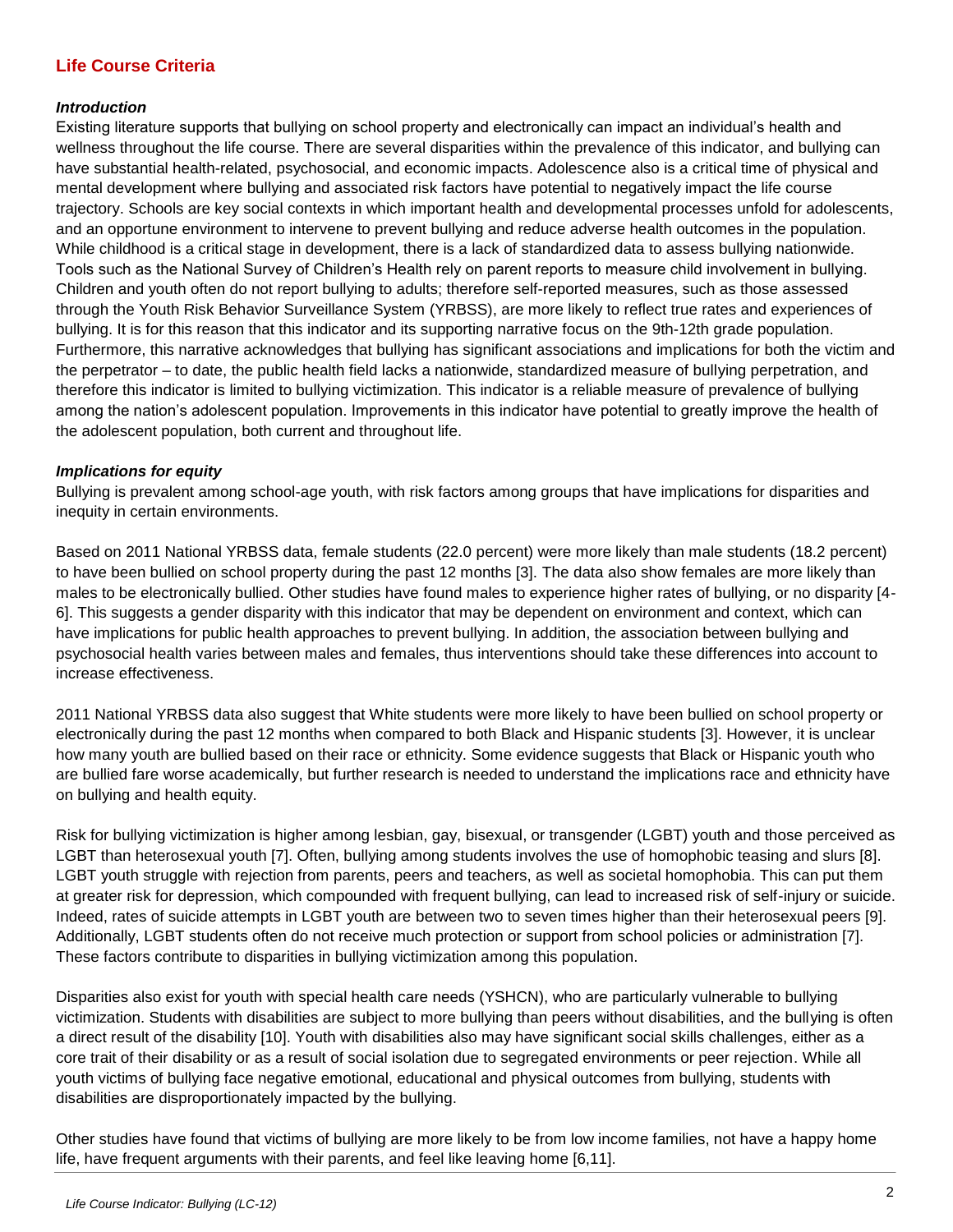#### *Public health impact*

Bullying is a significant problem in our society that can have short and long term psychological and health implications. In 2011, 20.1 percent of 9th through 12th grade students within the United States reported that they were bullied on school property and 16.2 percent reported they had been electronically bullied at some point during the past 12 months [3].

Evidence indicates bullying victims and perpetrators to have higher levels of depression, self-harm behavior, engagement in risky behaviors and suicidal ideation and suicide attempts. Suicide is the third leading cause of death of adolescents aged 15-19 years [12]; therefore bullying as a risk factor is a particular concern for public health. Youth involved in bullying also report lower levels of academic achievement and school attachment [13], and are more likely to report physical health problems, such as abdominal pains [14], and develop other common health programs, such as obesity [15].

Long-term health outcomes associated with bullying also have implications for public health. Individuals bullied as youth are more likely to develop generalized anxiety disorder, panic disorder, depression and suicidality as adults [16]. Further, research has shown those who bully as youth are more likely to have low job status at 18 years old, and use drugs, alcohol and cigarettes [17-18].

Reducing bullying within our schools and electronically should have a direct impact on the prevalence of these adverse health outcomes within the adolescent population, and potential to reduce the number of conditions that impact health as adults. Reducing the prevalence and impact of mental health conditions that are often lifelong and debilitating also should result in a reduction in health care costs. Public health policies and interventions that focus on reducing risk factors of bullying and promoting protective factors and resilience have the potential to lead to improved mental health outcomes, academic achievement, and reduce mortality in the adolescent populations.

#### *Leverage or realign resources*

While bullying is not a new issue for youth, the awareness of the harmful effects of bullying and understanding of the risk factors is relatively new. The Task Force on Community Preventive Services conducted a systematic review and found strong evidence that universal, school-based programs decrease rates of violence among school children [23]. These programs were delivered to all children in a particular grade or school, regardless of prior violence or risk of violence, and effects of the program were found at all grade levels. The Task Force on Community Preventive Services has recommended the implementation of universal, school-based programs to prevent violent behavior, including bullying.

Expanded bullying education programs for students and staff are needed in order to address this public health issue. Continued research also will contribute to a better understanding and recognition of bullying risk factors, in order to develop effective interventions. Further school funding is needed for the implementation of programs that educate students and staff on bullying and the severe impacts it can have on other students. These programs also should identify support mechanisms for students who are currently being bullied.

Health care providers often do not screen for emotional distress or provide services to address bullying [19]. There is an opportunity to expand health care services, and also make inroads with multiple settings – schools, communities, homes, etc. – in order to provide comprehensive, coordinated approaches to bullying prevention and reach more youth at risk. Bullying prevention also can be addressed through general youth violence prevention efforts and efforts to promote mental health and well-being among youth and families in clinical and nonclinical settings. Additionally, school antibullying policies are an important step to preventing bullying. Policies that include specific protections for at-risk groups (i.e. LGBT) can reduce bullying and also have protective effects for the mental health of students in those populations [7].

The potential to leverage and realign resources to impact bullying is great as efforts to reduce youth violence and promote mental health address many of the same factors to improve the mental and physical health of young people.

#### *Predict an individual's health and wellness and/or that of their offspring*

Being bullied on school property or electronically over time can affect the life course trajectory of children and adolescents as well as their long-term health.

Adolescence is a pivotal point in development that involves complex endocrine, neural, and social changes that can make adolescents very susceptible to psychological, physical, and emotional challenges, as well as risky behavior [20-21]. The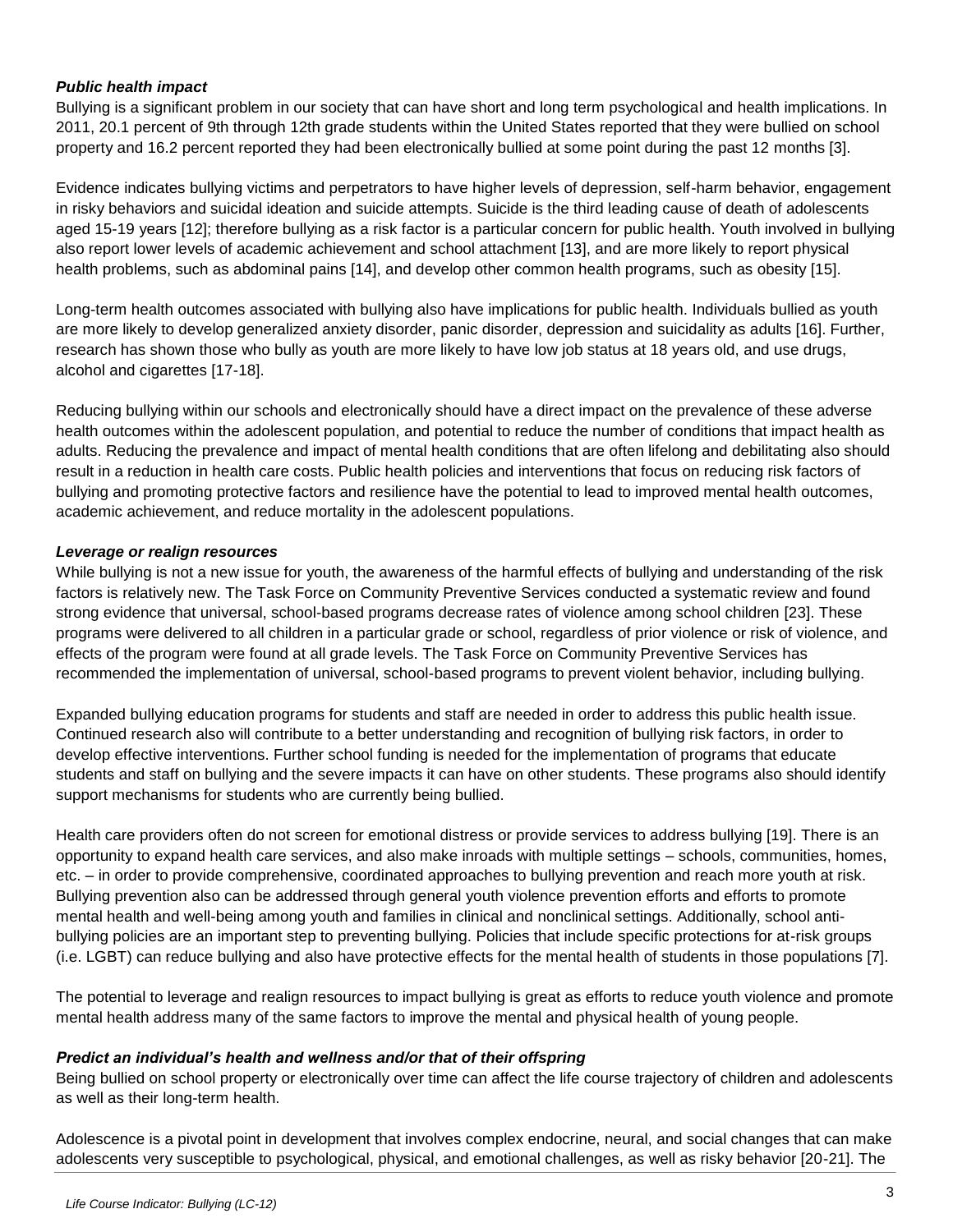link between bullying and a multitude of adverse psychosocial health outcomes indicates that intervening during this critical time can have a positive impact on an individual's life course.

Bullying victims have shown increased internalizing behaviors (such as depression, anxiety, withdrawal, and avoidance), negative attitudes towards self, and lower social skills. Those who bully have shown higher externalizing behaviors (such as defiant or disruptive behaviors), academic challenges and negative self-cognitions [22]. Public health and other professionals may be able to positively affect the life course of adolescents through integrated approaches that aim to stop and prevent risk factors associated with bullying, as well as increase coping skills, family and school social support and supportive school environments. Such approaches can help ensure youth have skills and support to navigate the circumstances and complexities later in life and transition to young adulthood successfully.

#### **Data Criteria**

#### *Data availability*

The prevalence of having been bullied on school property or electronically during the past 12 months is calculated every two years based on data collected through the YRBSS. The YRBSS monitors priority health-risk behaviors and the prevalence of obesity and asthma among youth and young adults. The YRBSS includes a national school-based survey conducted by the Centers for Disease Control and Prevention (CDC), state, territorial, and local education and health agencies and tribal governments. YRBSS monitors six categories of priority health-risk behaviors among youth and young adults, including behaviors that contribute to unintentional injuries and violence; sexual behaviors that contribute to unintended pregnancy and sexually transmitted diseases, including HIV infection; alcohol and other drug use; tobacco use; unhealthy dietary behaviors; and inadequate physical activity. In addition, YRBSS monitors the prevalence of obesity and asthma.

The YRBSS is administered every other year (odd years), generally in the spring semester in schools via a pencil and paper mode. The YRBSS survey contains no skip patterns. In the even-numbered years, CDC leads a process of examining and revising the questionnaire, using both expert opinion and votes from the YRBSS coordinators in states. The final result is a standard questionnaire that can be modified by states to meet their needs, but modifications must be within certain parameters.: 1) the modified questionnaire must contain at least two-thirds of the original standard questionnaire, 2) questions that are added are limited to 8 mutually exclusive response options, 3)the questionnaire may not have skip patterns or fill in the blanks, and 4) the questionnaire may not exceed 99 questions, and the state must retain the height and weight questions. The 2011 YRBSS included a national school-based survey conducted by CDC and 47 state surveys, six territory surveys, two tribal government surveys, and 22 local surveys conducted among students in grades 9-12 during October 2010-February 2012. Data collected by CDC represent both public and private schools with students in grades 9 through 12; data collected by states, territories, tribes, and localities represents primarily public school students.

The YRBSS question related to this measure is part of the standard high school YRBSS questionnaire. These data are collected every two years at the national level and within approximately 90 percent of all states. Territorial, tribal, and local surveys also are conducted on a non-routine basis. The data for each jurisdiction (nation, state, territory, tribe, and local) are weighted by CDC so that the prevalence estimates based on these data are representative of the 9th through 12th grade student populations (12-17 years) within each jurisdiction. Jurisdiction-specific YRBSS prevalence estimates (overall and by potential modifiers) can be found on the Youth Online data exploration system

[\(http://apps.nccd.cdc.gov/youthonline\)](http://apps.nccd.cdc.gov/youthonline). These prevalence estimates also can be obtained by visiting state-specific YRBSS websites. For those who would like to analyze the data on their own, national YRBSS datasets and documentation files can be downloaded from the YRBSS Data Files & Methods website

[\(http://www.cdc.gov/healthyyouth/yrbs/data/index.htm\)](http://www.cdc.gov/healthyyouth/yrbs/data/index.htm). Those interested in getting access to state, territory, tribe, or local survey data are required to submit the YRBSS Data Request Form

[\(http://www.cdc.gov/healthyyouth/yrbs/requestdata.htm\)](http://www.cdc.gov/healthyyouth/yrbs/requestdata.htm). YRBSS data collected within one calendar year are usually available to the public by the middle of the next calendar year.

#### *Data quality*

From the available YRBSS documentation, the 2011 national YRBSS school response rate was 81 percent; the student response rate was 87 percent; and the overall response rate was 71 percent. Comparisons between estimates for states and districts from the national data collection effort and the surveys collected by states, territories, tribes, and localities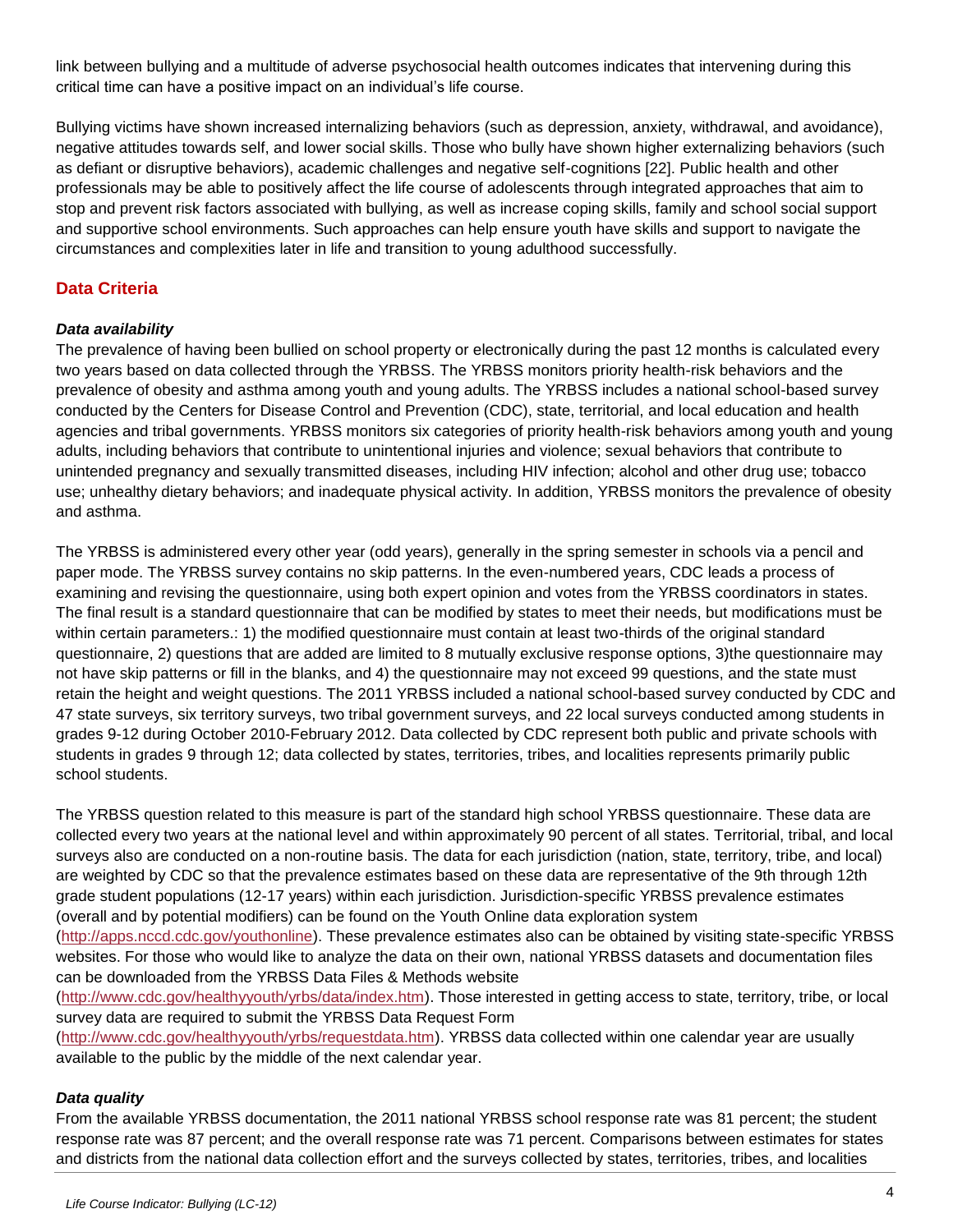can be found on the CDC YRBSS website. Each jurisdiction reached a minimum site response rate of 60 percent and therefore had weighted data for that year. Weighted data allows a jurisdiction to make statements from the data that generalize to all high school students in that jurisdiction.

Studies by CDC and others indicate that data about risk behaviors can be gathered as credibly from adolescents as from adults. YRBSS performs internal reliability checks to help identify the small percentage of students who falsify their answers. To obtain truthful answers, students must perceive the survey as important and know procedures have been developed to protect their privacy and allow for anonymous participation.

A test-retest study of the 1999 version of the questionnaire [1] found that 47 percent of items had at least "substantial" reliability, with kappa statistics of agreement of 61 percent or greater, and 93 percent of items had at least "moderate" reliability, with kappas of 41 percent or greater. The study found no differences in reliability by gender, grade, or race/ethnicity. The study found that items related to tobacco use, alcohol and other drug use, and sexual behavior had the highest reliability. By comparison, items asking about dietary behaviors, physical activity, and other health-related topics were less reliable. A study of mode and setting using the YRBSS questions [2] determined that students were more likely to report risk behaviors when they took the survey at school compared with taking the survey at home.

YRBSS prevalence estimates are based on self-reported responses from a random sample of the 9th through 12th grade student population (12-17 years) and thus are subject to some reporting bias that may lead to underreporting or over reporting for some behaviors. Furthermore, the YRBSS only captures information from the youth population that attends school, and therefore, is not 100 percent representative of this age group. CDC uses the most currently available demographic estimates for their weighting procedures. While no validity studies have been conducted on YRBSS questions, the YRBSS bullying on school property indicator is at least of substantial reliability.

#### *Simplicity of indicator*

The level of complexity in calculating and explaining the bullying on school property or electronically indicator is low. This indicator is based on two YRBSS questions with simple "Yes" or "No" response options. The numerator and denominator are simple and the meaning of this indicator can be easily explained to professionals and the public. This measure does not require the linkage of datasets. CDC calculates and provides the weighting variables necessary for the proper analysis of this indicator. The data analyses for all YRBSS indicators require the use of statistical software programs that can analyze data from complex sample designs (e.g., SUDAAN, SAS, SPSS, STATA, and R).

#### **References**

- 1. Brener ND, Kann L, McManus TL, Kinchen S, Sundberg EC, Ross JG. Reliability of the 1999 Youth Risk Behavior Survey Questionnaire. Journal of Adolescent Health 2002;31:336–342
- 2. Brener ND; Eaton DK, Kann L, et al. The Association of Survey Setting and Mode with Self-Reported Health Risk Behaviors Among High School Students. Public Opinion Quarterly 2006;70:354–374
- 3. Centers for Disease Control and Prevention. Youth Risk Behavior Surveillance United States. MMWR, 2011;61(SS-04): 1-162.
- 4. Gofin R, Avitzour M. Traditional Versus Internet Bullying in Junior High School Students. Matern Child Health J. 2012;16:1625-1635.
- 5. Craig W, Harel-Fisch Y, Fogel-Grinwald H, et al. A cross-national profile of bullying and victimization among adolescents in 40 countries. Int J of Public Health. 2009;54(Suppl 2):216-224.
- 6. Lemstra ME, Nielsen G, Rogers MR, Thompson AT, Moraros JS. Risk indicators and outcomes associated with bullying in youth aged 9-15 years. Can J Public Health. 2012;103(1):9-13.
- 7. Hatzenbuehler ML, Keyes KM. Inclusive Anti-bullying Policies and Reduced Risk of Suicide Attempts in Lesbian and Gay Youth. J Adol Health. 2013;53:S21-26.
- 8. Poteat VP, Rivers I. The use of homophobic language across bullying roles during adolescence. J Appl Dev Psych. 2010;31(2):166-172.
- 9. Haas AP, Eliason M, Mays VM, et al. Suicide and suicide risk in lesbian, gay, bisexual, and transgender populations: Review and recommendations. J Homosex. 2011;58:10-51.
- 10. Carter BB, Spencer VG. The Fear Factor: Bullying and Students with Disabilities. Int J of Spec Educ. 2006;21(1):11-23. Available from: